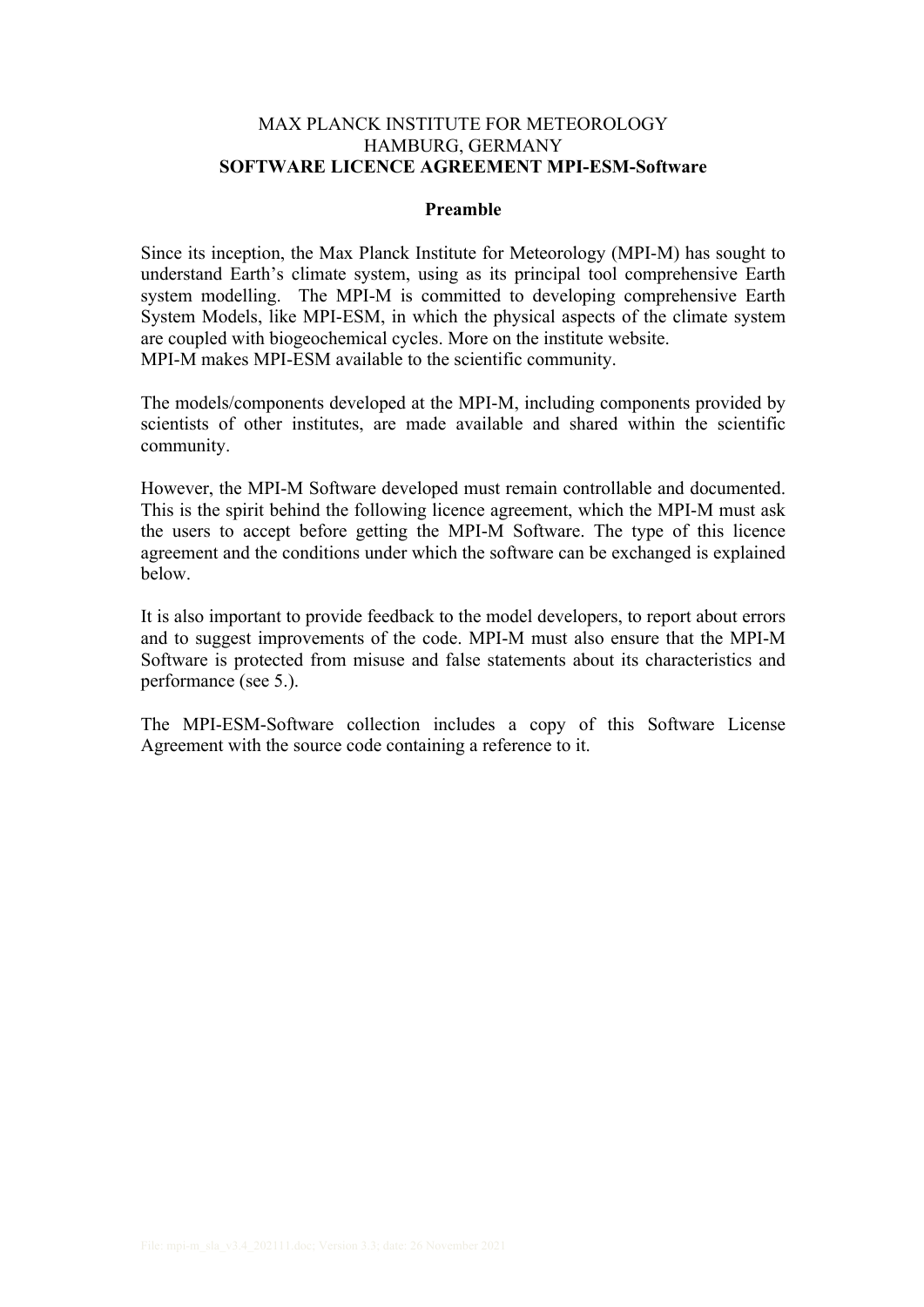# **Points of Agreement**

## **1. Licence**

This is a personal single user licence to use the above-mentioned MPI-M Software (in the following the "Software"). MPI-M grants to you personally a non-exclusive, nontransferable personal single user right to use the "Software" under the terms of this Agreement. You have to ensure that your employer has accepted the terms of this agreement.

## **2. Definition of Software**

The term "Software" includes all source codes, executable programs, documentation, run scripts and data files of MPI-M Software.

## **3. Permitted Use**

Use of the "Software" is permitted only for lawful scientific purposes in research and education. It is explicitly prohibited to use this "Software" or parts of it, whether modified or not, for commercial purposes. For commercial use please refer to Max Planck Innovation GmbH (MI), Technology Transfer for the Max Planck Society for the Advancement of Science, Germany.

### **4. Grant of Right and Distribution**

"Software" developed at MPI-M is the sole and exclusive property of MPI-M. All Rights Reserved.

You are allowed to make personal copies of the "Software" and to modify the code, data files, and run scripts, and to recompile the code on any computer system, where you have legal access.

If you make copies of the "Software", each copy must include all copyright information and notes that accompany the original. Such notes shall be displayed on any documents, media, printouts, and visualization or on any other electronic or tangible expressions associated with, related to or derived from the "Software" or associated documentation.

You are not allowed to sell this "Software" or any part of it.

You are not allowed to distribute the "Software" in its original or modified form. You may not sublicense the software. Third party users must obtain the "Software" directly from MPI-M. Exception: You are given the right to share the "Software" with colleagues from your institution, provided that these colleagues read and accept this licence agreement. Any use of the MPI-ESM-Software is conditional upon and therefore leads to an implied acceptance of the terms of this Software License Agreement.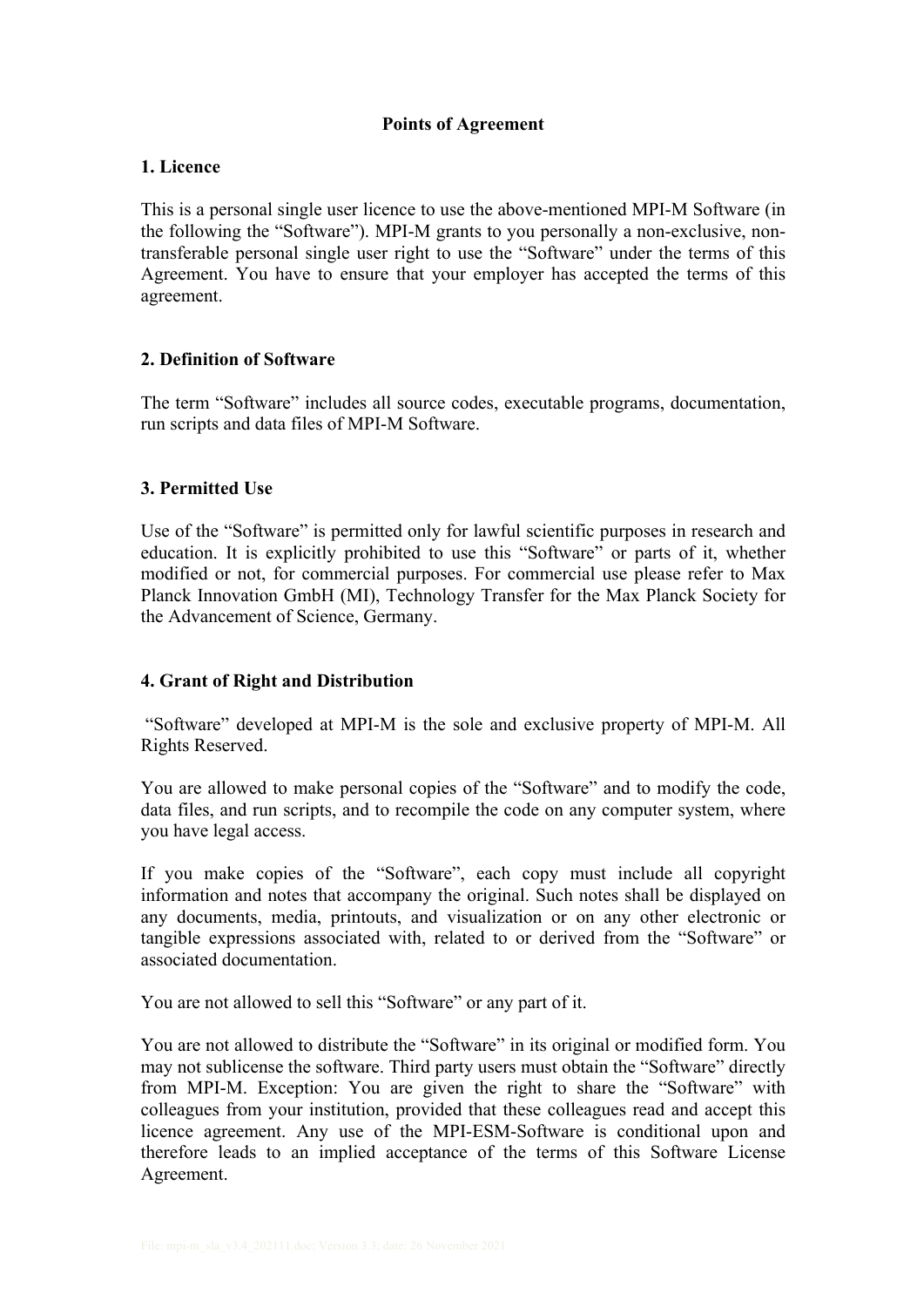Under the definition of permitted use you may distribute your modifications to the "Software" provided that you adhere to the rules concerning modifications as outlined below.

You are not allowed to sell modifications to this "Software".

# **5. Modifications**

Modifications are supplements to the "Software", which other users can apply to the original "Software" from MPI-M. Modifications may include revised versions of subroutines or modules, but must not constitute a working model on their own.

You may change any part of the source code, run scripts, or data files, provided that all files that are modified carry a prominent notice indicating the name of the person who changed the file, the modification date, and the purpose of the modification. Results (data files and plots or visualization products) obtained with modified versions of the "Software" must bear a clearly visible label, which distinguishes such product from any product obtained with the original version of the "Software", unless you have ensured that the results are in fact identical.

Error fixes and "Software" modifications must be communicated to MPI-M so that they can be used to improve the "Software". This does not affect your right to distribute such modifications as outlined above. You agree to submit modified parts of the "Software" to MPI-M. This covers all modifications, which maintain the functionality of the "Software" as provided, and those modifications, which improve the model results and/or performance.

If you develop independent new components of the models, in the spirit of open science and open source we ask you to cover them with any licence agreement with at least the following terms:

- Make your code available free of charge for research purposes.
- You grant a right of use that gives the same permissions as No. 4 and 5 of this agreement

### **6. Acknowledgements**

When you publish results generated with this "Software", you agree to refer to appropriate publications according to the appendix of this licence agreement. The "Software" must be explicitly mentioned, and modifications must be clearly described as outlined above. Depending on the degree of involvement of MPI-M scientists in the publication, their help must be acknowledged or co-authorship shall be offered. Individual extensions of the "Software" may carry more explicit requirements. The title and authors of any publication with results from the "Software" shall be sent to the coordinator of MPI-M model development/model integration not later than the publication is submitted to a scientific journal or as a book chapter, conference proceedings, etc. MPI-M also appreciates receiving a preprint and a reprint of your articles.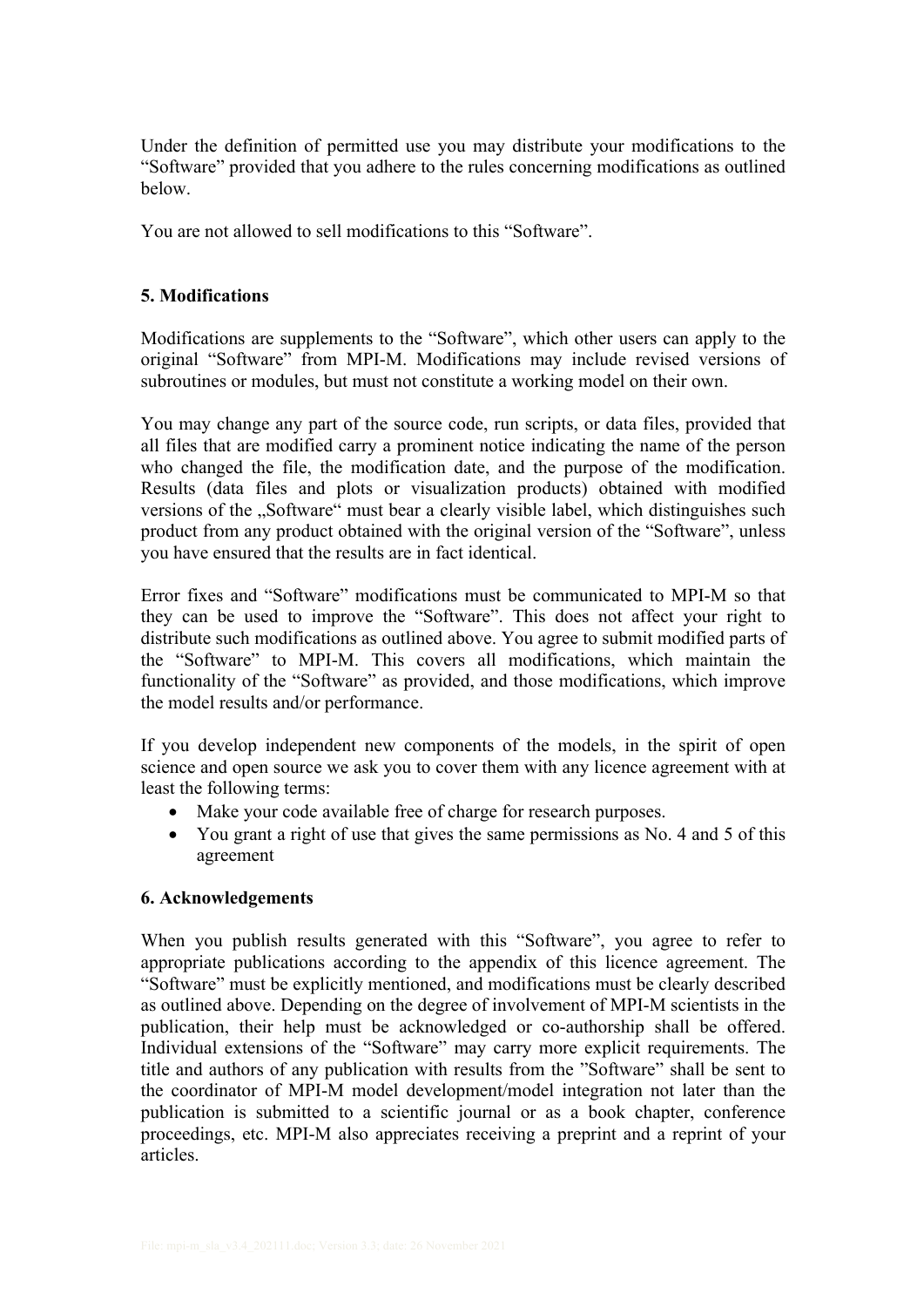### **7. Termination**

Your rights under this licence agreement will terminate automatically without notice from MPI-M if you fail to comply with any term(s) of this licence. You may terminate this licence at any time by destroying the "Software" and any related documentation and any complete or partial copies thereof. Upon termination, all rights granted under this licence shall terminate. Provisions of this licence that, by their nature, contemplate continued effect after termination, shall survive termination, including paragraphs 9 to 11.

## **8. Fees**

There is no licence fee for the "Software".

# **9. Proprietary Rights**

Title, ownership rights, and intellectual property rights in the "Software" shall remain in MPI-M. You acknowledge such ownership and intellectual property rights and will not take any action to jeopardize, limit or interfere in any manner with MPI-M's ownership of rights with respect to the "Software". The "Software" is protected by Property Rights.

# **10. Disclaimer of Warranty**

The "software" is an experimental research software not produced to be a product. The grant of right is given to you as a gift. You expressly acknowledge and agree that use of the "Software" is at your own risk. The "Software" is provided "AS IS" and without warranty of any kind. MPI-M expressly disclaims all warranties and/or conditions, expressed or implied, including, but not limited to, the implied warranties and/or conditions of merchantability or satisfactory quality and fitness for a particular purpose. MPI-M does not warrant that the functions contained in the "Software" will meet your requirements, or that the operation of the "Software" will be uninterrupted or error-free, or that defects in the "Software" will be corrected. Furthermore, MPI-M does not warrant or make any representations regarding the use or the results of the use of the "Software" or related documentation in terms of their correctness, accuracy, reliability. No oral or written information or advice given by MPI-M or an MPI-M authorized representative shall create a warranty or in any way increase the scope of this warranty. Should the "Software" prove defective by your use, you (and not MPI-M or any MPI-M representative) assume the cost of all necessary correction.

# **11. Limitation of Liability**

Under no circumstances, including negligence, shall MPI-M be liable for any incidental, special, indirect or consequential damages arising out of or relating to this licence. In particular, MPI-M notes that the "Software" is not fault-tolerant and is not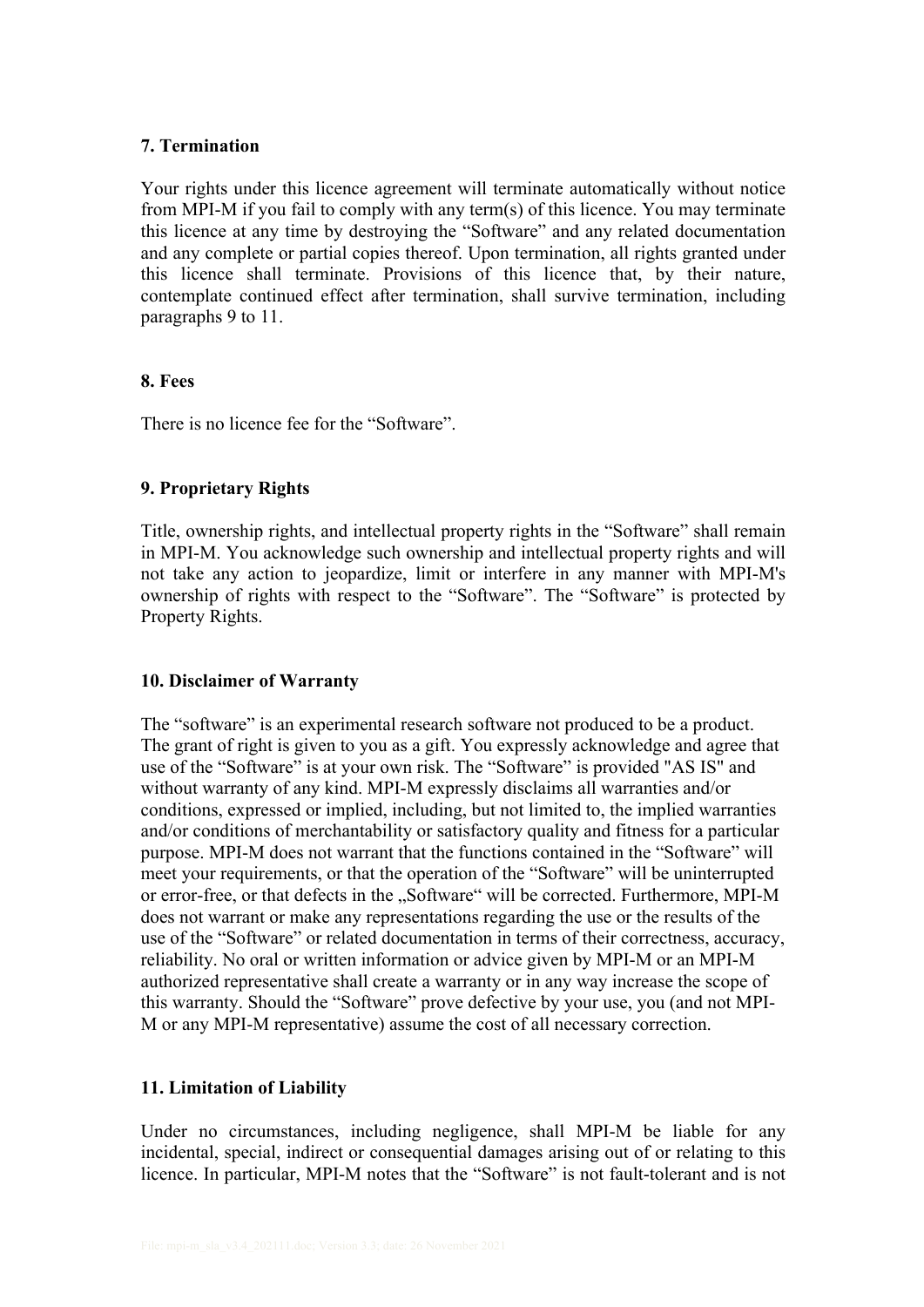designed, manufactured or intended for use as on-line control equipment in hazardous environments requiring fail-safe performance, such as in the operation of nuclear facilities, aircraft navigation or communication systems, air traffic control, direct life support machines, or weapons systems, in which the failure of the "Software" could lead directly to death, personal injury, or severe physical or environmental damage ("High Risk Activities"). Accordingly, MPI-M specifically disclaims any expressed or implied warranties of fitness for High Risk Activities. By this licence the user agrees that MPI-M shall not be liable for any claims or damages arising from the use of the "Software" in such applications.

### **12. Support/Modifications**

The "Software" is provided without any support or maintenance, and without any obligation to provide you with modifications, improvements, enhancements, or updates of the "Software".

### **13. Controlling Law and Severability**

This licence shall be governed by the laws of the Federal Republic of Germany and the court of jurisdiction is Hamburg. If for any reason a court of competent jurisdiction finds any provision, or portion thereof, to be unenforceable, the remainder of this licence shall continue in full force and effect.

#### **Final Remarks**

This licence constitutes the entire agreement between the parties with respect to the use of the "Software" and supersedes all prior or contemporaneous understandings regarding such subject matter.